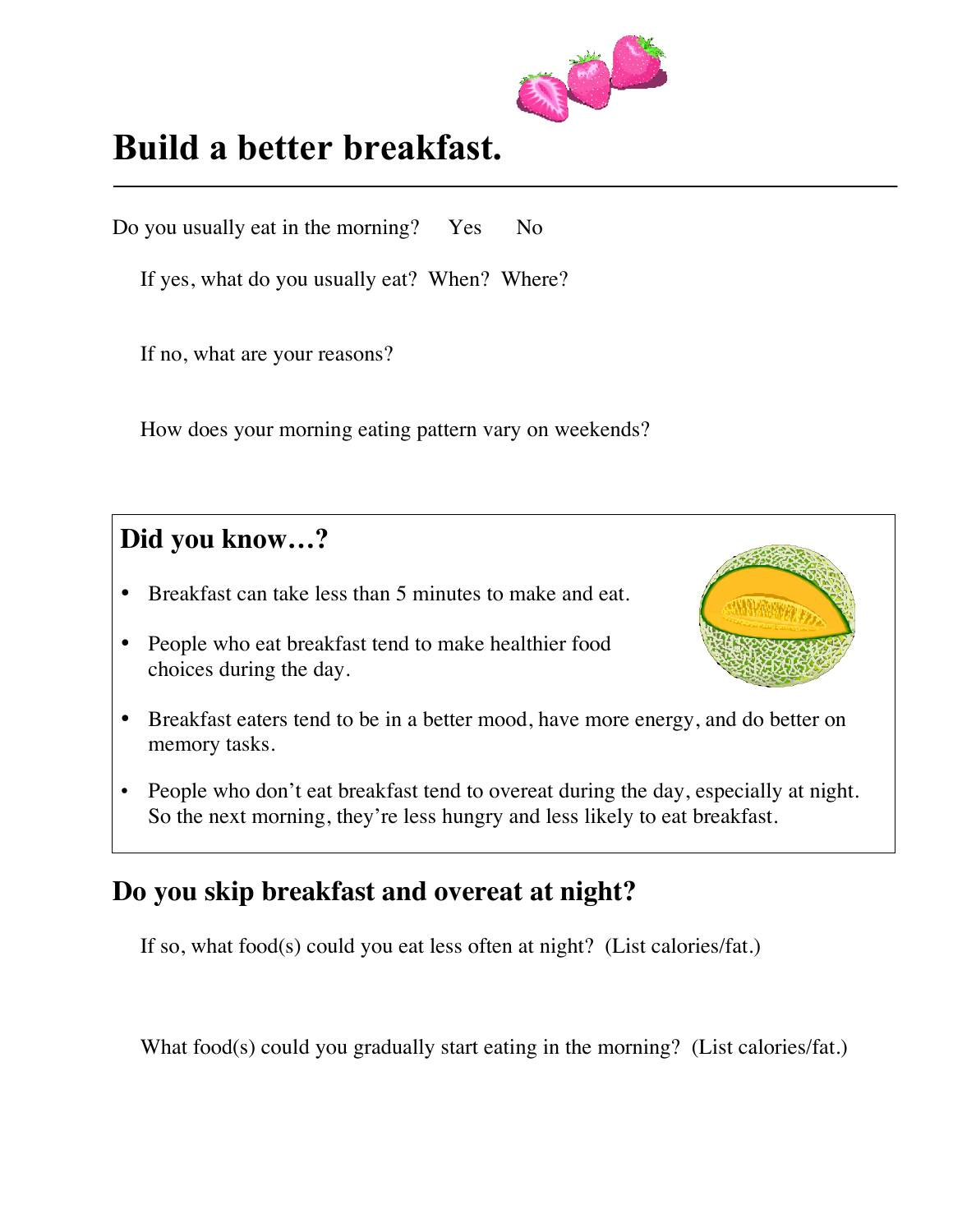# **Planning a morning meal.**

### **Keep it simple.**

Breakfast can be a glass of orange juice, followed by a glass of skim milk or yogurt, then a bagel later in the morning when you get to work.

### **Concentrate on complex "carbs." Limit fat and sugar.**

| <b>Cereal</b>    | Choose cereals that are low in sugar and high in fiber.<br>Eat less often: "frosted" or sweetened cereals, granolas, or cereals with<br>nuts or coconut.<br>Good choices are Kashi cereals, bran flakes, shredded wheat, or oatmeal. |
|------------------|--------------------------------------------------------------------------------------------------------------------------------------------------------------------------------------------------------------------------------------|
| <b>Bread</b>     | Try whole grain toast, an English muffin, or a bagel.<br>Top with nonfat cream cheese, jam, jelly, or all-fruit spread.<br>Eat less often: croissants, biscuits, doughnuts, and most muffins.                                        |
| <b>Pancakes</b>  | Top with a small amount of low-fat margarine or reduced-calorie syrup,<br>fresh fruit, or fruit purees like applesauce.                                                                                                              |
| <b>Potatoes</b>  | Make your own home fries with pan spray instead of oil.<br>Heat a leftover baked potato in the microwave. Top with nonfat sour<br>cream.                                                                                             |
| <b>Leftovers</b> | Use the microwave to reheat leftovers from last night's dinner. Rice,<br>pasta, or tortillas or soup can be just as delicious at breakfast.                                                                                          |

## **Add protein.**

• Include eggs, egg substitutes, seafood, legumes, peanut butter, soy or dairy foods.

#### **Add low-fat or fat free milk or yogurt.**

- Choose skim, 1% or soy milk, low fat cheers, or plain or sugar-free nonfat or low fat yogurt.
- Eat less often: Whole or 2% milk, regular sweetened yogurt, high fat cheese.

#### **Add fruit and/or vegetables.**

- Choose fresh fruits or canned fruits packed in water or juice (not heavy syrup). Whole fruits are higher in fiber than juices.
- Vegetables can be added to omelets.

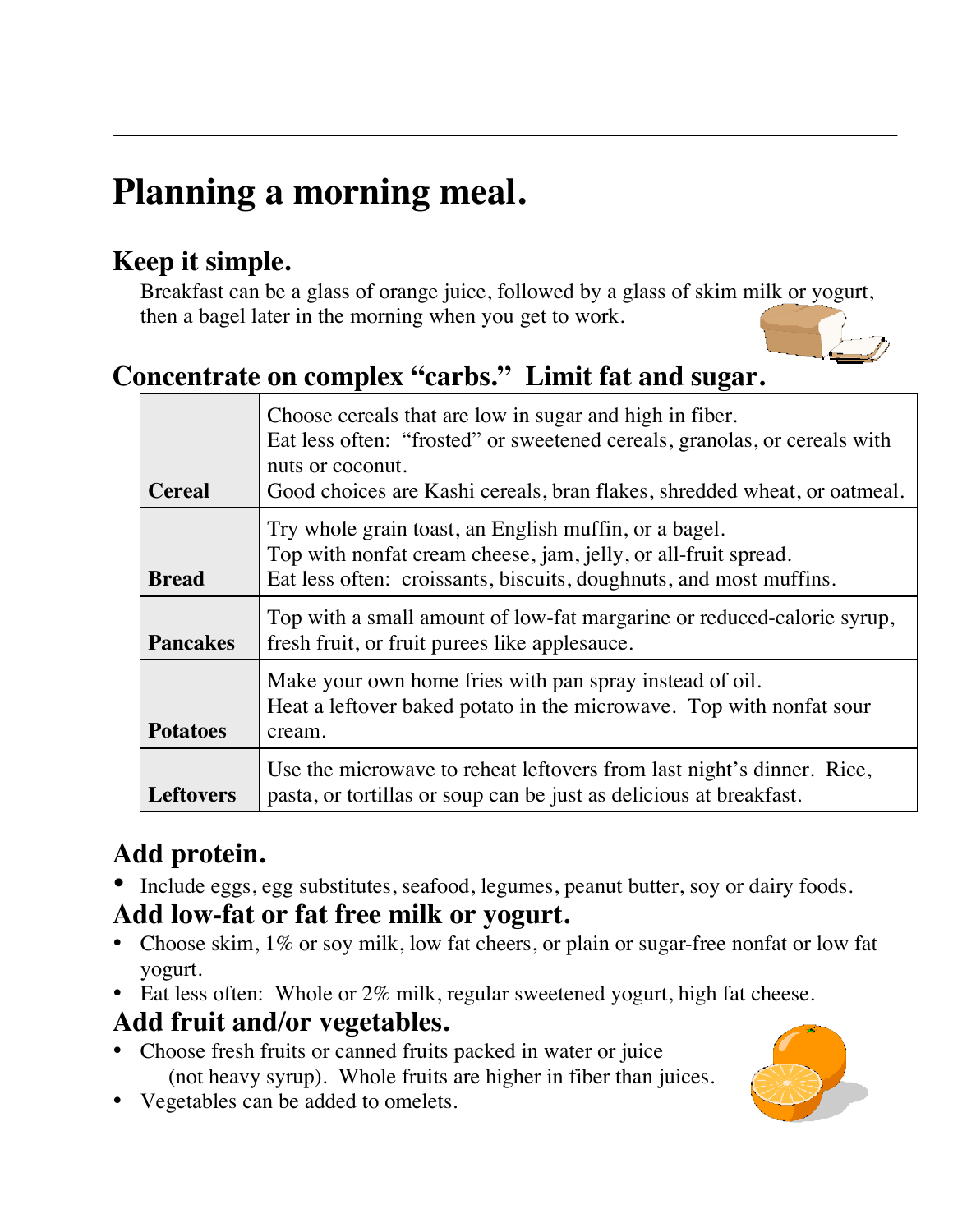**Eat these foods less often:** bacon (except Canadian bacon), sausage, sugar, honey, regular syrup, margarine, butter, cream cheese, pastries, coffeecake, doughnuts.

#### **Breakfast Ideas**

- Cold Cereals. Read the label and look for a cereal with:
	- o At least 5 grams of fiber per serving; 8 grams or more is even better!
	- o Sodium under 250 mg. per serving.
	- o Low in fat, especially trans fat. If the ingredient list contains hydrogenated oil, it will have trans fat.
	- o No more than 8 grams of sugar per serving.
	- o Added folate, B6, and B12 for heart health.
- Hot cereal
- Homemade low fat/whole grain muffins, pancakes, waffles
- French toast made with whole grain bread
- Whole grain bread, bagel, or English muffin with peanut butter
- Omelet made with egg substitute, egg whites, or 1 whole egg + 2 egg whites. Add lots of diced onion, green pepper, tomato, mushrooms, and spinach for nutrients, fiver, color, and flavor
- Whole wheat pita or English muffin with a hard-cooked egg
- Breakfast parfait with layers of low-fat or fat-free yogurt or cottage cheese, fruit, and cereal, wheat germ or flaxseed
- Whole grain bagel with hummus or low-fat cheese
- Peanut butter on whole grain bread with banana, apple, or pear slices
- Toasted whole-grain waffle with peanut butter, applesauce, or low-fat or fat-free ricotta cheese and cinnamon
- Wrap fruit and low-fat or fat-free cream cheese in a whole grain tortilla
- Wrap lettuce, spinach, carrots, tomato and hummus or low-fat cheese into a pita or spinach tortilla